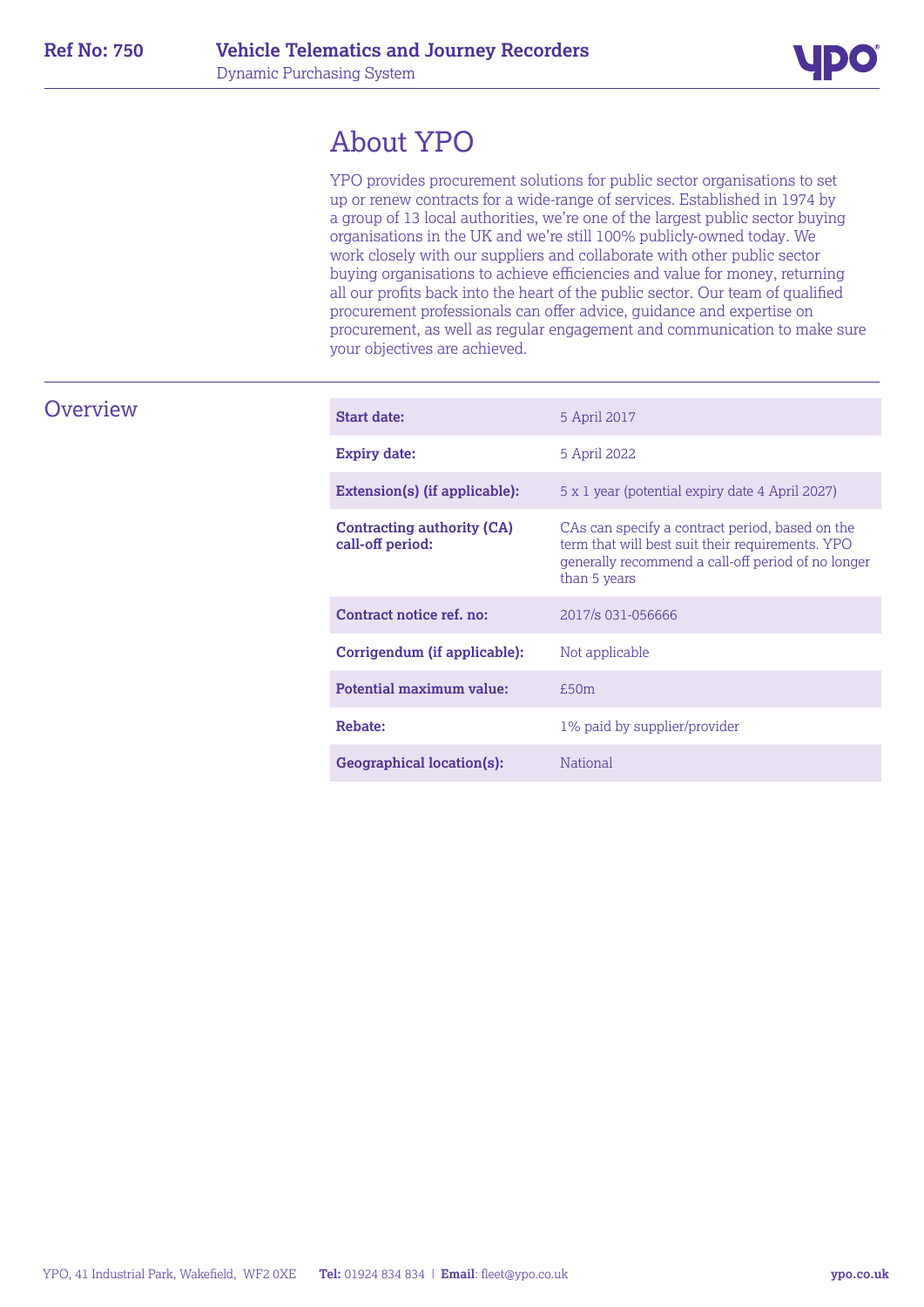

## Specification, overview and service category structure

This dynamic purchasing system is for the provision of vehicle telematics and journey recorders. Live tracking with updates (multiple users), driver timesheets, vehicle updates using GPS/GPRS, vehicle route replay, geofencing, speeding and driver behaviour, management and KPI information, export to Sat Nav and ERP Systems, route planning and optimisation tools, vehicle journey recorders (accident cameras), also connect to smartphones, tablets, and other screen devices for rich driver integration features including navigation, messaging, workflow and maintenance support/licences of existing systems etc.

#### **Category 1 – Vehicle Telematics**

Live tracking with updates (multiple users), driver timesheets, vehicle updates using GPS/GPRS, vehicle route replay, geofencing, speeding and driver behaviour, management and KPI information, export to sat nav and ERP systems, route planning and optimisation tools, vehicle journey recorders (accident cameras), driver identification and loan worker facility, vehicle immobilisation, true engine idling, over revving and ability of system to remotely download digital tacho data. Integrate directly with tachographs, temperature control units, salt dispenser units, weighing sensors and other on-board vehicle equipment. Provide accurate and flexible reporting, alerting, visualisation and control. Also connect to smartphones, tablets, and other screen devices for rich driver integration features including navigation, messaging, workflow etc.

### **Category 2 - Vehicle Journey Recorders**

Built-in system health check that alerts operators if there is a fault with any of the vehicle mounted cameras and ensures critical incidents are not missed due to a non-reported fault. Built-in tracking and 2-way communications EN15430-1 open platform to allow the system to be integrated into vehicle weighing system to provide live weight data of the vehicle to the tracking screen along with vehicle registration, speed and drivers name. Automatic generation of standard reports by driver, vehicle and groups Easy to write exception reports.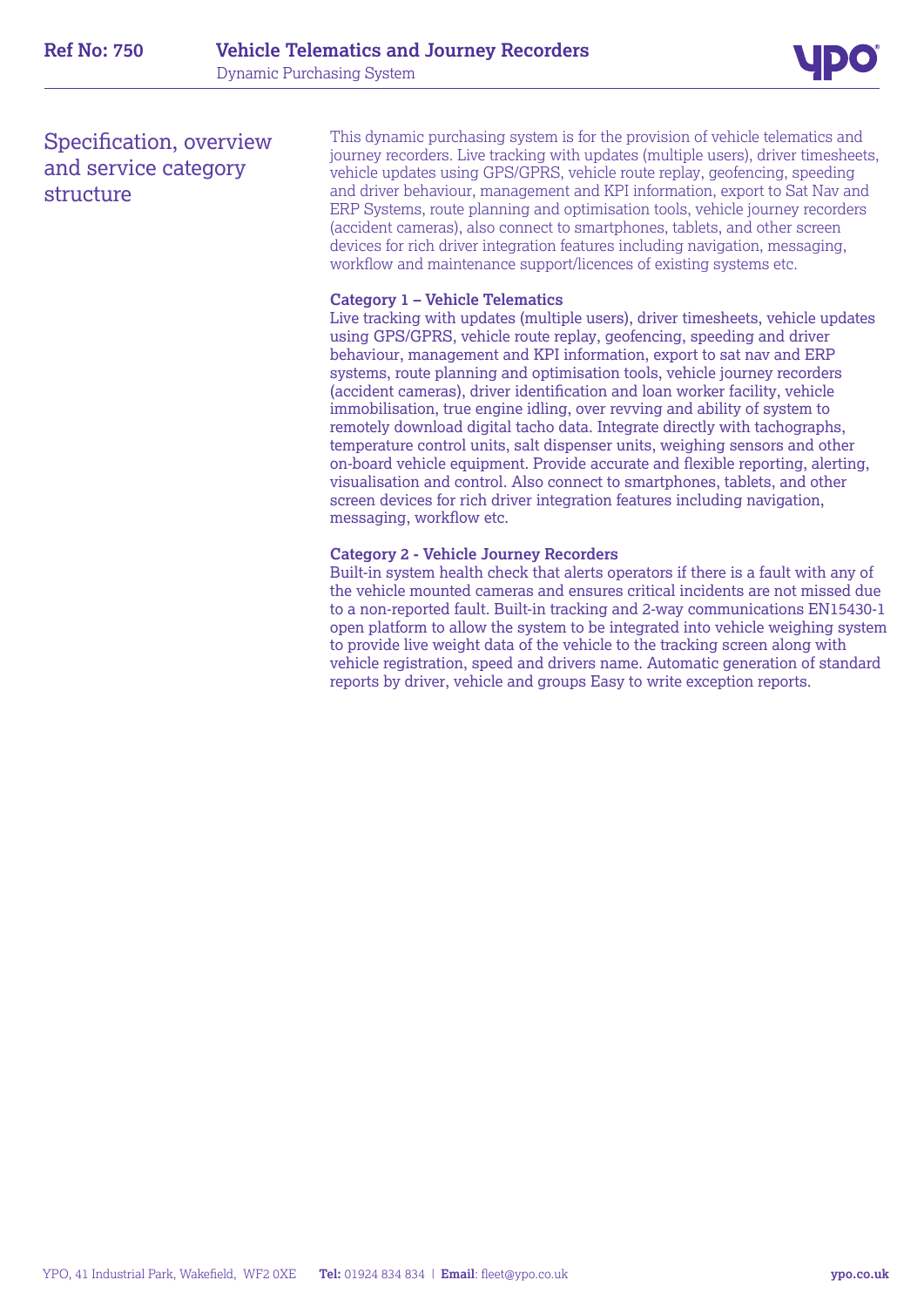

| Benefits of using the<br>dynamic purchasing<br>system | A dynamic purchasing system (DPS) is an electronic system established to<br>purchase goods, works or services which remains open throughout its duration<br>for the ongoing admission of suppliers/providers meeting the minimum selection<br>criteria and allows pre-qualified suppliers/providers to participate in customer's<br>further competition for in scope services.                                                                           |  |  |
|-------------------------------------------------------|----------------------------------------------------------------------------------------------------------------------------------------------------------------------------------------------------------------------------------------------------------------------------------------------------------------------------------------------------------------------------------------------------------------------------------------------------------|--|--|
|                                                       | Benefits of using the framework agreement:                                                                                                                                                                                                                                                                                                                                                                                                               |  |  |
|                                                       | YPO can fully manage the customers further competition (call-off) process,<br>$\bullet$<br>if required                                                                                                                                                                                                                                                                                                                                                   |  |  |
|                                                       | Flexibility to respond to changes in the market and offer local suppliers/<br>٠<br>providers and SME's the opportunity to bid and be awarded to the DPS                                                                                                                                                                                                                                                                                                  |  |  |
|                                                       | Suppliers/providers not meeting the minimum standard for admittance onto<br>٠<br>the DPS can resubmit                                                                                                                                                                                                                                                                                                                                                    |  |  |
|                                                       | Reduced timescales – customers do not need to run a full OJEU<br>٠<br>procurement if procuring via the framework agreement                                                                                                                                                                                                                                                                                                                               |  |  |
|                                                       | Assured supplier standards – suppliers/providers are 'pre-qualified' as to<br>٠<br>their general suitability                                                                                                                                                                                                                                                                                                                                             |  |  |
|                                                       | Aggregation of spend - customers will receive the benefits of the aggregated<br>$\bullet$<br>spend volume and increased leverage in the market                                                                                                                                                                                                                                                                                                           |  |  |
|                                                       | Pre-defined terms and conditions – when awarding contracts customers<br>$\bullet$<br>have the option to use YPO's standard framework agreement terms and<br>conditions as established or use their own terms and conditions                                                                                                                                                                                                                              |  |  |
| Suppliers/providers                                   | The advantage of a DPS arrangement is that new suppliers/providers can be<br>admitted during the term of the DPS, subject to them passing the mandatory<br>minimum selection criteria. To request the latest supplier/provider list, please<br>email fleet@ypo.co.uk.                                                                                                                                                                                    |  |  |
|                                                       | At the time of returning the signed Non-Disclosure and Customer Access<br>Agreement, customers can provide YPO with a list of their incumbent and local<br>suppliers/providers that are not already awarded on to the DPS. YPO are then<br>able to work on the customer's behalf with these suppliers/providers to explain<br>the process and evaluate any subsequent submissions. Customers can then<br>decide when to conduct the further competition. |  |  |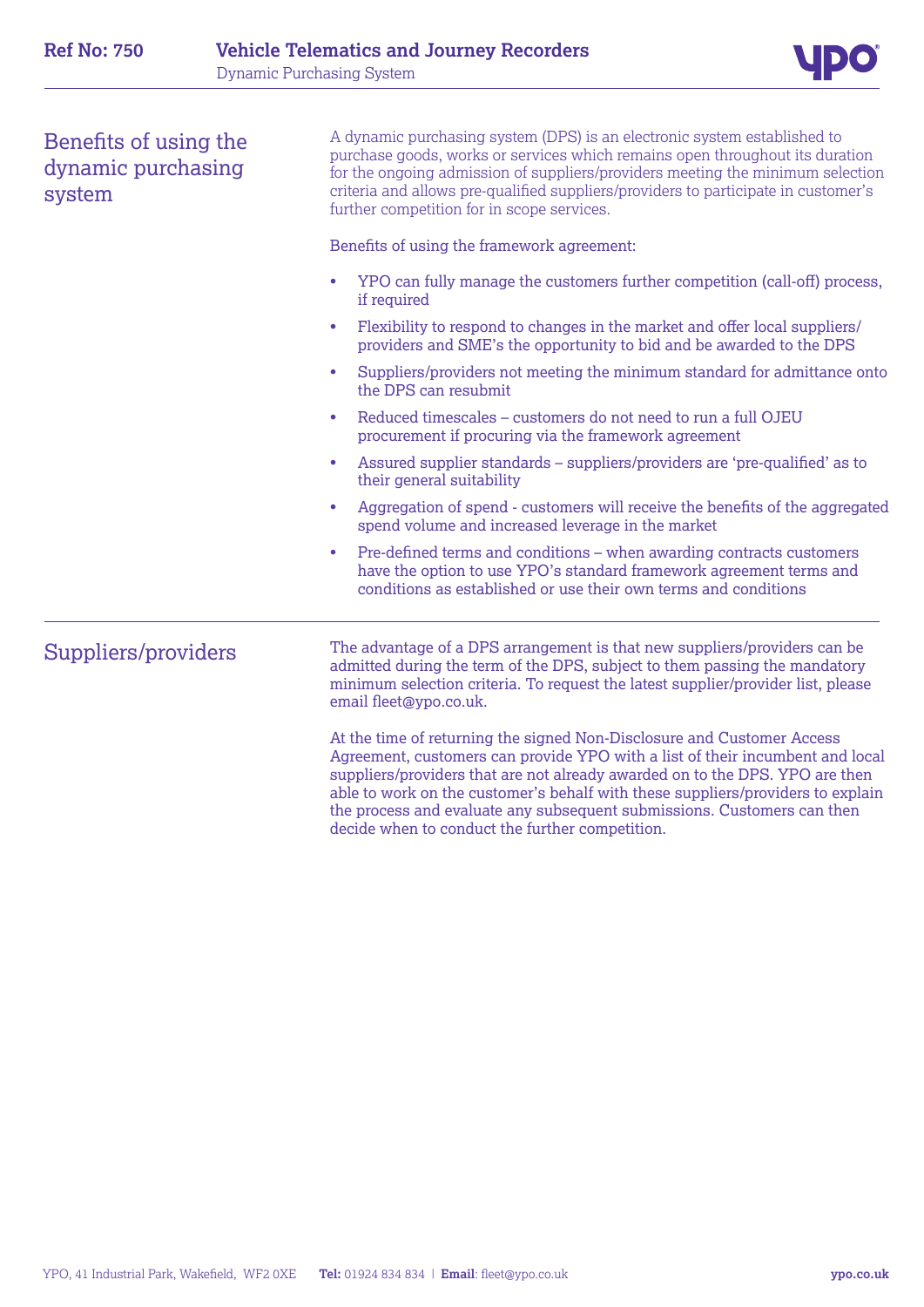

| How to use the DPS | To access the DPS, customers should complete and return the Non-Disclosure<br>and Customer Access Agreement. YPO can then pre-agree the level of support<br>that might be required and can provide customers with templates, advice<br>and quidance to undertake a compliant further competition. Customers can<br>undertake the further competition process themselves but must be aware that<br>this is a resource intensive process and if customers undertake their own<br>further competition YPO must be informed by emailing fleet@ypo.co.uk |
|--------------------|-----------------------------------------------------------------------------------------------------------------------------------------------------------------------------------------------------------------------------------------------------------------------------------------------------------------------------------------------------------------------------------------------------------------------------------------------------------------------------------------------------------------------------------------------------|
|                    |                                                                                                                                                                                                                                                                                                                                                                                                                                                                                                                                                     |

## How to award/call-off from the DPS

No direct award option is available under any DPS arrangement, so a further competition is required. YPO can help customers produce specifications, qualitative questions, pricing schedules and evaluation criteria to undertake a further competition. Clarification responses, evaluation of further competition submissions, drafting of award letters and contracts and applicable Contract Award Notices are elements of the process that will need to be completed by the customer. Customers must inform YPO of the outcome of any further competition they undertake themselves. When running a further competition, customers should award based on the most economically advantageous response and must provide suppliers/providers with the evaluation methodology, including the evaluation criteria and the weightings applied to each criterion.

The selection criteria for further competition set out in the tender particulars when establishing the DPS was:

| <b>CRITERION</b>         | PERCENTAGE WEIGHTINGS |
|--------------------------|-----------------------|
| Cost                     | 60%                   |
| Quality/Service delivery | 35%                   |
| Sustainability           | 5%                    |

The weightings for cost, quality, delivery, customer service and added value can be re-opened for evaluation within the further competition. Customers can also set any appropriate KPI's and/or service levels within the quality award criteria.

#### **Further competition**

Template documents have been produced to help customers with their further competition. YPO can mange the further competition process on the customers behalf, this includes:

- Advertising the further competition
- Managing clarifications
- Downloading submissions
- Awarding the further competition

Clarification responses, drafting of award letters and contracts and applicable contract award notices are elements of the process that will need to be completed by the customers.

Alternatively, customers can be given temporary access to the YPO e-tendering portal or customers can use their own e-tendering portal.